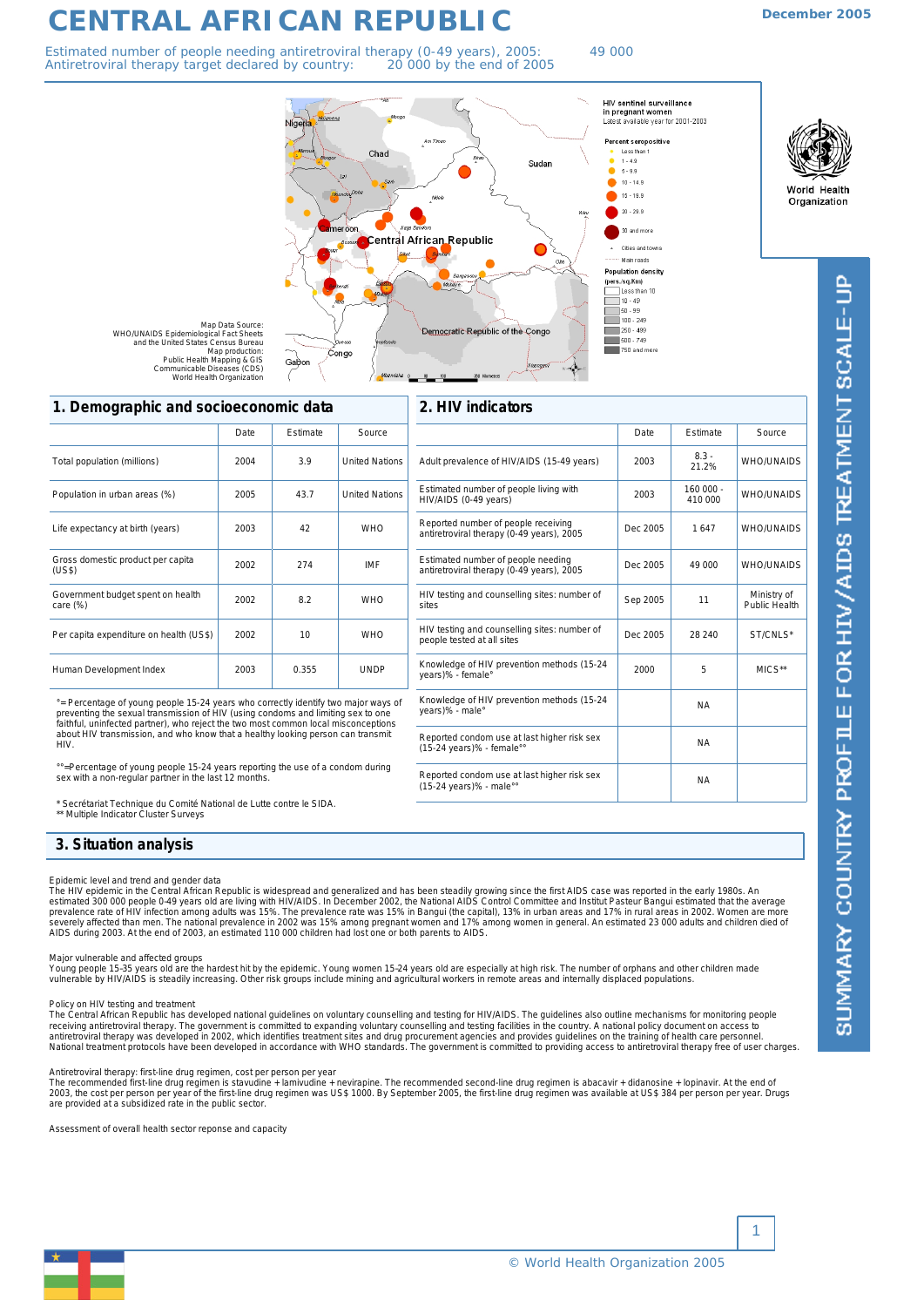HIV/AIDS prevention, care and treatment activities are coordinated by the National AIDS Control Committee established under the Office of the President in 2001. The National AIDS Control Committee is supported by a multisectoral technical committee. Various plans have been developed and implemented over the years - a short-term plan for 1987-1988<br>followed by two medium-term plans for 1989-1993 and for 2003-2005. Under this Framework, the national response to HIV/AIDS has been decentralized and prefectural committees to combat HIV have been created. A national policy<br>document on access to antiretroviral therapy was a hospitals and universities for HIV treatment and care activities. A strategy for the protection and care of orphans and other children made vulnerable by HIV is being developed.<br>National guidelines for HIV surveillance and scale up delivery of HIV/AIDS services. By September 2005, 359 health workers and 114 community supporters had been trained to deliver antiretroviral therapy services in<br>accordance with national standards.

Critical issues and major challenges<br>Years of political instability and civil conflict in the Central African Republic have led to a deterioration of basic health services in the country, thus weakening the national respon the HIV/AIDS epidemic. Rapidly scaling up access to treatment requires building additional human resource capacity; strengthening drug procurement, supply and storage chains; and<br>developing laboratory capacity. The Central about the adequate availability of antiretroviral drugs and financial capacity to sustain the cost of providing antiretroviral therapy free of user charges in the public sector. The<br>decentralization process requires additi

# **4. Resource requirements and funds committed for scaling up treatment and prevention in 2004–2005**

• WHO estimates that between US\$ 31.1 million and US\$ 32.3 million was required during 2004-2005 for the Central African Republic to scale up antiretroviral therapy to reach the WHO \*3 by 5\* treatment target of 19 500 people.

.<br>• The Central African Republic has received US\$ 18 million since 2001 from the World Bank Multi-Country HIV/AIDS Program for Africa to focus on strengthening public sector and civil society<br>responses to HIV/AIDS and supp

• The Central African Republic submitted a successful proposal to the Global Fund to Fight AIDS, Tuberculosis and Malaria in Round 2, with a total funding request of US\$ 25 million. The<br>proposal focuses on scaling up volun has been disbursed.

• Bilateral partners providing support to the national response include China, France, Germany, Italy, Japan and the European Union. United Nations agencies also provide support.

# **5. Treatment and prevention coverage**

· In 2003, WHO/UNAIDS estimated that the total treatment need in the Central African Republic was 39 000 people, and the WHO "3 by 5" treatment target was calculated to be 19 500 for the

end of 2005 (based on 50% of need). In 2005, WHO/UNAIDS estimated that the treatment need in the Central African Republic had risen to 49 000 people.<br>• The government declared a national treatment target of 20 000 people b services.

• The Global Fund Round 2 proposal aims to provide antiretroviral therapy to 5000 people living with HIV/AIDS by 2008.

. At the end of 2003, only one centre was providing services for voluntary counselling and testing in the Central African Republic, in the capital Bangui. Eight regional voluntary counselling and<br>testing centres were opene Efforts are also underway to expand services for preventing mother-to-child transmission. As of September 2005, 24 sites were providing these services, covering 19 of 24 districts with at least one site.

# **6. Implementation partners involved in scaling up treatment and prevention**

### *Leadership and management*

The Ministry of Public Health and the National AIDS Control Committee provide leadership in planning, coordinating national programmes and defining the policy, legal and ethical framework for<br>fighting HIV/AIDS. The United

#### *Service delivery*

The National AIDS Control Committee is responsible for coordinating and mobilizing human, material and financial resources for HIV prevention, care and treatment. A National Antiretroviral<br>Therapy Programme has been establ

### *Community mobilization*

The National AIDS Control Committee takes the lead in coordinating and strengthening partnerships with nongovernmental organizations, community-based organizations and the private sector<br>in combating HIV. Several local and

Strategic information<br>The National AIDS Control Committee and the National Health Information System in the Ministry of Public Health take the lead in surveillance of HIV and sexually transmitted infections. They are also responsible for ensuring efficient mechanisms to monitor and evaluate national HIV programmes. WHO, the World Bank and Institut Pasteur Bangui provide support for surveillance monitoring and evaluation.

# **7. Staffing input for scaling up HIV treatment and prevention**

#### *WHO's response so far*

antiretroviral therapy, to map available and potential resources and to identify areas for WHO support • Supporting national authorities in developing a national plan for scaling up access to antiretroviral therapy

- Supporting national authorities in extending voluntary testing and counselling services<br>- Supporting national authorities in extending voluntary testing and counselling services<br>- As part of the WHO/OPEC Fund Multi-count

diagnosis and treatment of sexually transmitted infections and building institutional capacity to improve the coordination and monitoring activities to fight HIV/AIDS<br>▪ Strengthening the capacity of the WHO Country Office

*Key areas for WHO support in the future*

<sup>•</sup> Conducting an assessment mission in collaboration with national partners to review the status of implementation of antiretroviral therapy, to identify opportunities and challenges for scaling up